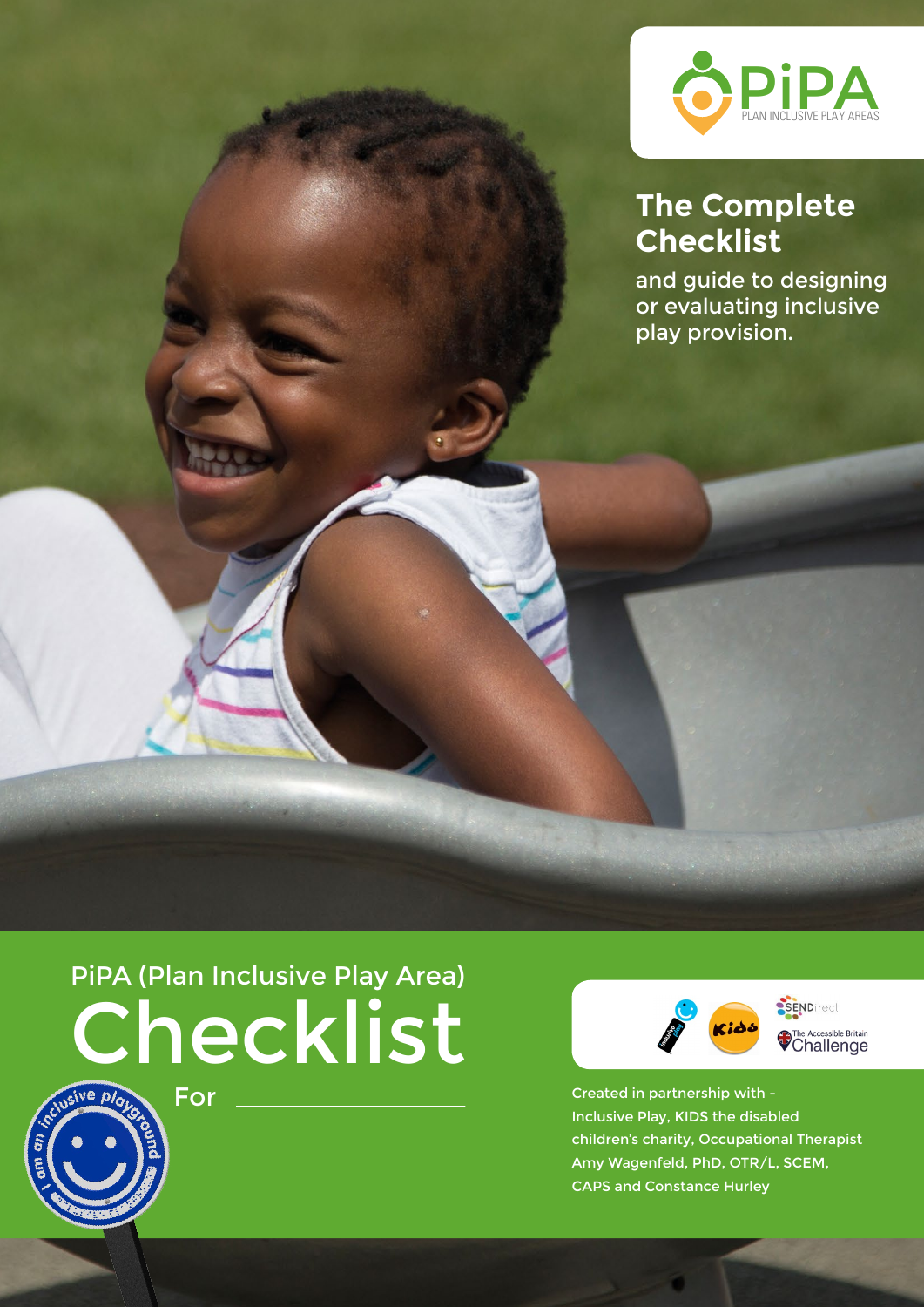This checklist can be used to audit an existing playspace to identify the gaps in provision or barriers to accessibility in the landscape. PiPA is also a useful tool to inform a new play space design to ensure all children benefit from the new provision. All play areas that meet the key criteria will be eligible for the Lollipop sign and listing on the PiPAMap to help families find the right provision for them.



### **Site Details**

| Site Name |      |  |  |
|-----------|------|--|--|
|           |      |  |  |
|           | Date |  |  |

### **1. Plan to Go!**

| A. Are there accessible Routes by:<br>1. Foot<br>2. Car<br>3. Public Transport<br>B. Is the information about the play space,<br>including information about the play opportunities,<br>the postcode and directions, available? | Yes: | - No | <b>Details</b> |
|---------------------------------------------------------------------------------------------------------------------------------------------------------------------------------------------------------------------------------|------|------|----------------|
| Is information available online?<br>Are photos and comments available?<br>2.<br>Information available by phone?<br>3.<br>Other                                                                                                  |      |      |                |

#### *Top Tip! If all criteria are met within this assessment, the play area will be eligible for PiPA status, and added to the online PiPA Map complete with address, photos and visitor comments*

| C. Are there parking spaces next to or close by<br>(less than 250m)?                                                                                                                                                                                                                                                  |                         |  |
|-----------------------------------------------------------------------------------------------------------------------------------------------------------------------------------------------------------------------------------------------------------------------------------------------------------------------|-------------------------|--|
| D. Are there allocated accessible parking spaces<br>available? If yes how many?                                                                                                                                                                                                                                       |                         |  |
| E. Are walking routes to play space accessible<br>with:                                                                                                                                                                                                                                                               |                         |  |
| $\mathbf{1}$<br>Smooth Surfaces<br>Wide paths (min 1.2m wide)<br>2.                                                                                                                                                                                                                                                   | $\widetilde{\bigtimes}$ |  |
| Gentle Slopes (1:12 slope max)<br>3.<br>Safe crossing points with dropped<br>4.<br>kerbs                                                                                                                                                                                                                              |                         |  |
| F. Is there a café/restaurant with accessible toilets<br>located less than 500m from the play space? Or is<br>it within a community which is practical for families<br>to get back home? Please detail which and where<br>nearest refreshments can be found. (this can be a<br>local supermarket or high street area) |                         |  |
| <b>Destination Parks Only</b>                                                                                                                                                                                                                                                                                         |                         |  |
| G. Are there accessible toilets on site and less<br>than 500m away from playspace?                                                                                                                                                                                                                                    |                         |  |
| 1. Are there on-site changing facilities? If<br>not how close are the nearest?                                                                                                                                                                                                                                        |                         |  |
| For babies and small children<br>$2^{\circ}$<br>MENCAP Changing Places for children<br>3.<br>and adults                                                                                                                                                                                                               |                         |  |
|                                                                                                                                                                                                                                                                                                                       |                         |  |
|                                                                                                                                                                                                                                                                                                                       |                         |  |
|                                                                                                                                                                                                                                                                                                                       |                         |  |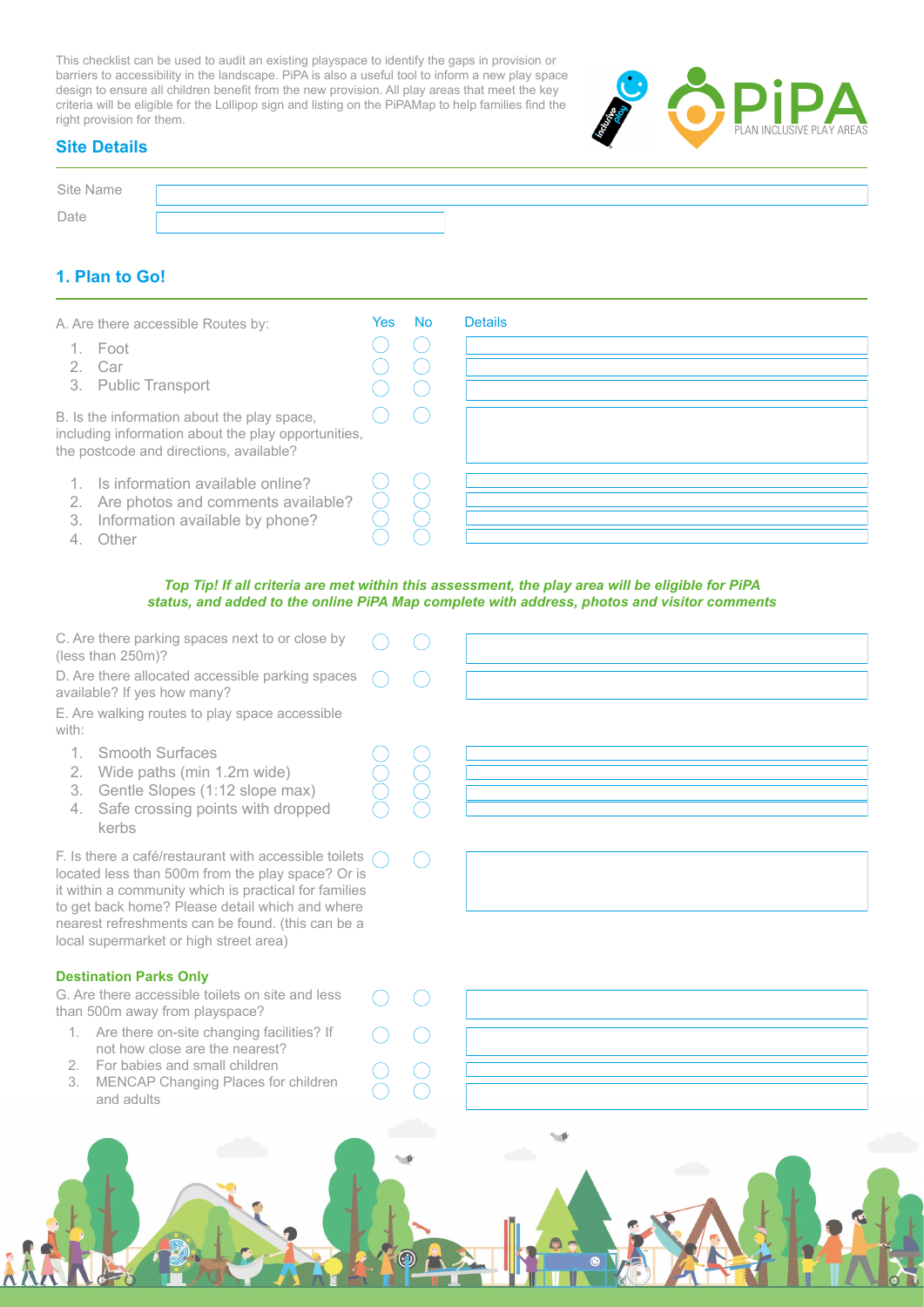### **2. Plan To Access!**

wide access pathway.

| <b>Playground Signage</b>                                                                                                                       | Yes | <b>No</b> | <b>Details</b> |
|-------------------------------------------------------------------------------------------------------------------------------------------------|-----|-----------|----------------|
| A. Is text kept to a minimum and easy to read<br>with Braille, symbols/pictorial images as well<br>as text?                                     |     |           |                |
| B. Is signage located at wheelchair or child<br>friendly height – i.e. 1m from ground                                                           |     |           |                |
| C. For larger sites is there a map that shows<br>users how to move around the space and<br>where all items are located? Is it multisensory?     |     |           |                |
| D. Does it give contact information for<br>maintenance of the play area?                                                                        |     |           |                |
| E. Is there a firm surface within the play space<br>to ensure ease of movement around the entire<br>space and equipment? Or at a minimum a 1.2m |     |           |                |

*Top tip! It's interesting to use a variety of pathway textures– this adds to the sensory experience for all visitors*

F. Can all wheelchair accessible items, or items easily accessed by children who are physically disabled, designed into the area with a clear, solid accessible pathway to them?

G. Safety considerations to include:

- 1. Changes in slopes are clearly identified (e.g. via colour or textural variations)
- 2. Is there full 360 degree surveillance at all points in play space?
- 3. Is there fencing or other type of barrier to restrict children from running off?
- 4. Are plants child safe no thorny plants, nontoxic, nothing sharp

### **3. Plan To Play**

### **Sensory Play**

- A. Can at least 3 of the senses be engaged and are fully accessible from a **seated** *and* **standing position**? Indicate which of the following and how this is provided:
	- 1. Sight/visual: Textures and shapes, Reflected light, Strong colour /contrast, pattern
	- 2. Sound: Movement and/or switch activated by using large and small motor movements. This could be individual or cooperative activities like playing with water, sound makers/instruments or electronically activated sound
	- 3. Scent: Planting
	- 4. Tactile: Carvings, range of materials, sand, water, loose parts, range of surface textures and materials
	- 5. Movement and balance: Exploring balance, coordination, strength, spatial awareness and dynamic movement







 $\bigcap$ 

◯

 $\bigcirc$ 

 $\bigcirc$ 

 $\bigcirc$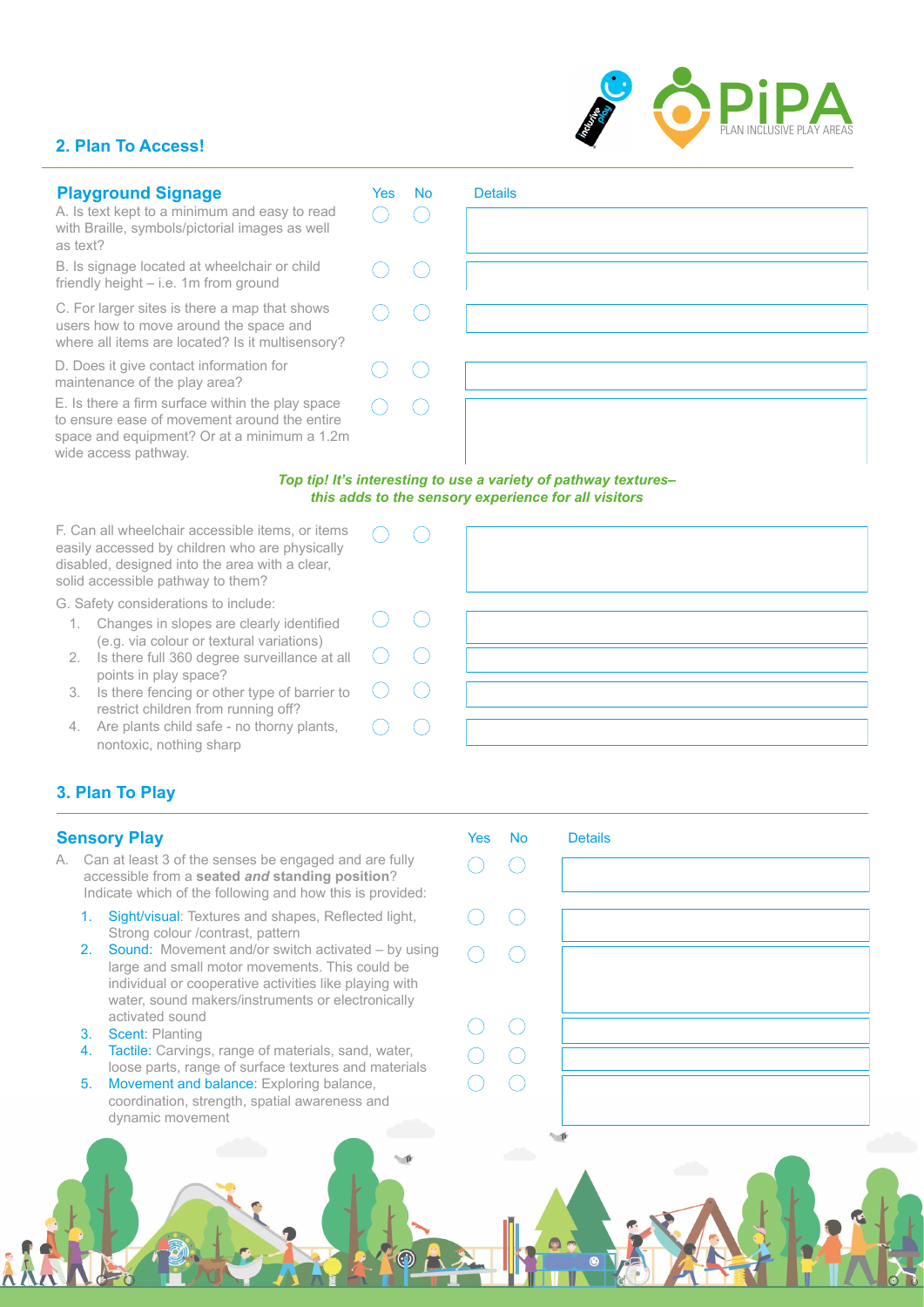## **PLAN INCLUSIVE PLAY AREAS** PLAN INCLUSIVE PLAY AREAS

Yes No

 $\sqrt{2}$ 

 $\left($ 

 $\left(\begin{array}{c} \end{array}\right)$ 

 $(\ )$ 

 $\subset$ 

 $\subset$ 

6.

**Details** 

Yes No

 $\bigcap$ 

Details

### **3. Plan To Play (continued)**

### **Imaginative, Individual and Social Play**

This will take place anywhere children play, but opportunities should also be encouraged /stimulated in other ways too

- B. Are there opportunities for children to play with natural materials? This can be in the form of planted areas, availability of natural materials like leaves and twigs, logs and boulders and accessible places to play around naturally planted areas e.g. trees and bushes
- C. Is there open space for children to play imaginative games together (i.e. space without equipment for playground games or music or drama?)
- D. Does the play space offer play opportunities for the whole family of all ages? Does this include individual and cooperative activities?
- E. Are there private spaces to play and hide, for quiet play within the play space and near entrance points? (This is to allow a child to build up confidence to enter the playspace in their own time, and/or remove themselves if needed). E.g. Hidey holes, tunnels, Small nooks or cosy spaces, other built structures, "rooms' defined by living walls
- F. Is there quiet/down time space for peaceful play opportunities, alone or in groups?

### **Physical Play**

- **G. Group/co-operative play opportunities:** Is there space for group games, sports activities that can be accessed by all?
- **H. Fine motor play opportunities at a variety of heights:**  small scale play opportunities for individual play and turn taking, cause and effect, dexterity and co-ordination? e.g. using water and sand, twisting/turning games
- **I. Gross motor play opportunities**: landscaping and equipment for children to use in their own way using their upper body, lower body, developing their agility, coordination, and, dexterity by sliding, swinging, climbing, running, spinning etc.
- **J. Opportunity for challenge and risk:** where a child can experience challenge and risk at their own level of development– for example through large accessible play equipment or landscaping with opportunity to experience dynamic movement and height with elevated points (minimum 500mm off the ground) for **ALL children to access?**
- **K. Is there challenging equipment for children who require physical and active play?** For example, large g structures, space nets etc.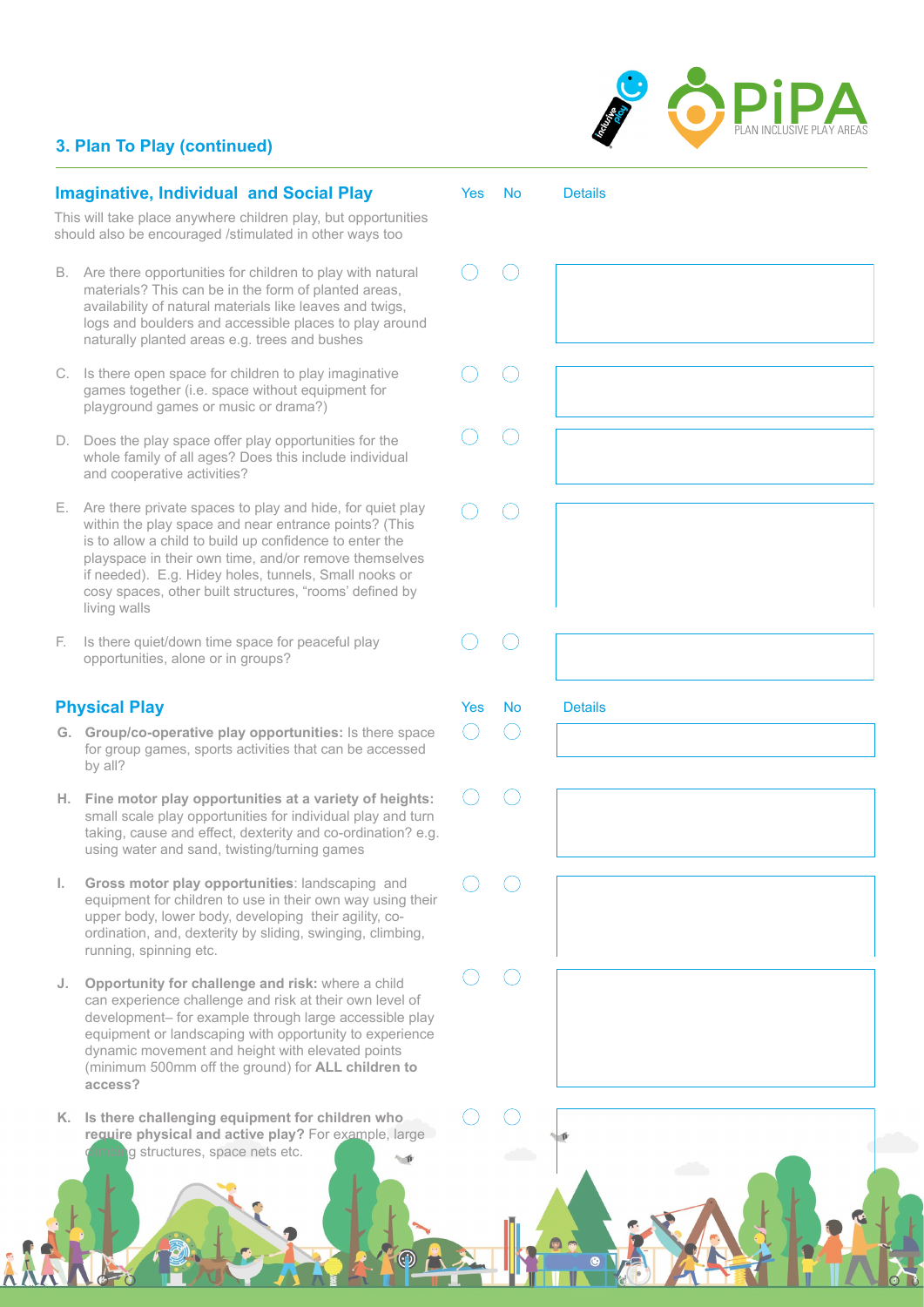### **4. Plan For Rest & Recharging!**

|  | PLAN INCLUSIVE PLAY AREAS |
|--|---------------------------|

|    | <b>Seating</b>                                                                                                                                                                                                  | Yes | <b>No</b> | <b>Details</b> |
|----|-----------------------------------------------------------------------------------------------------------------------------------------------------------------------------------------------------------------|-----|-----------|----------------|
|    | A. Is it adjacent to play equipment?                                                                                                                                                                            |     |           |                |
| В. | Do some seats have arm and back rests?                                                                                                                                                                          |     |           |                |
|    | C. Can visitors using mobility devices, including wheelchairs<br>sit between other people without blocking a path or feeling<br>like an after-thought                                                           |     |           |                |
|    | D. Is there seating located about every 20 metres (for<br>destination park) along a pathway or are there universal<br>seating areas?                                                                            |     |           |                |
|    | <b>Tables</b>                                                                                                                                                                                                   |     |           |                |
|    | E. Can children and adults using mobility devices, including<br>wheelchairs use tables provided $-$ i.e. are the tables<br>high enough for people's legs to go under the table?                                 |     |           |                |
|    | <b>Shade/Sun balance</b>                                                                                                                                                                                        |     |           |                |
|    | F. Are there any shaded areas e.g. provided by canopies,<br>sails, trees or other type of shade structures?                                                                                                     |     |           |                |
|    | G. Are there any items of play equipment in shaded areas?                                                                                                                                                       |     |           |                |
|    | 5. Plan For Engagement!                                                                                                                                                                                         |     |           |                |
|    | H. Is there a dedicated website or webpage for the playspace?                                                                                                                                                   |     | $(\ )$    |                |
| L. | Is the webpage accessible with audio access?                                                                                                                                                                    |     |           |                |
| J. | Is the webpage easy to navigate                                                                                                                                                                                 |     |           |                |
|    | K. What are the means for visitors to feedback on any<br>concerns about the play area? (Maintenance, litter broken<br>items) How do they allow for feedback and is it clear on<br>signage and other literature? |     |           |                |
| L. | Can visitors let others know about the play space, how they<br>accessed it, what they thought of it and their rating?                                                                                           |     |           |                |
|    | 1. Via social media or                                                                                                                                                                                          |     |           |                |
| 2. | Website                                                                                                                                                                                                         |     |           |                |
|    | Can local businesses like restaurants advertise<br>3.<br>their facilities (if accessible) on the website so<br>families know that nearby refreshments are<br>available?                                         |     |           |                |

**Are the majority of the sections completed with Yes? Email the completed from with photos and/or CAD plan to; [info@inclusiveplay.com](mailto:info%40inclusiveplay.com?subject=Completed%20PiPA%20Form) who will approve the play space ready for listing on the online PiPA Map to help families find great community spaces for their needs. (subject to the fee for signage and listing; for more information call 0131 2141023)**

**If you haven't got a play space that meets many of the criteria feel free to talk to a consultant at Inclusive Play who will be happy to help you through the process of inclusive design.**

 $\odot$ 

 $\mathcal{L}$ 

**info@inclusiveplay.com**